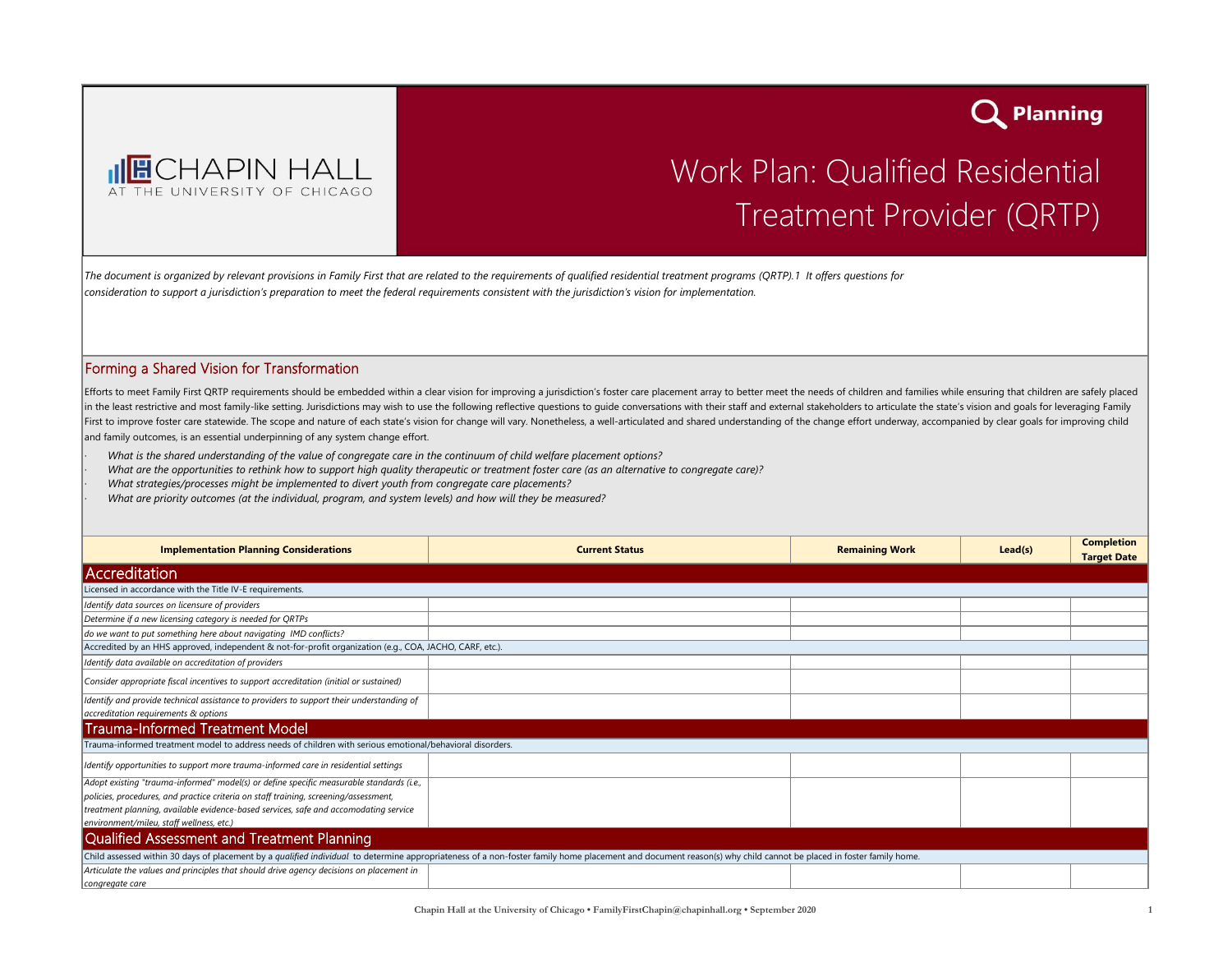| Identify entities or roles whose skills can be leveraged to serve as assessors (independent                                                                                               |                                                                                                                                                                                                                                |  |  |  |  |  |  |  |
|-------------------------------------------------------------------------------------------------------------------------------------------------------------------------------------------|--------------------------------------------------------------------------------------------------------------------------------------------------------------------------------------------------------------------------------|--|--|--|--|--|--|--|
| or internal/waiver)                                                                                                                                                                       |                                                                                                                                                                                                                                |  |  |  |  |  |  |  |
| Determine the volume/capacity needed for assessors                                                                                                                                        |                                                                                                                                                                                                                                |  |  |  |  |  |  |  |
| Determine the timing for the use of identified tools (e.g. key milestones, regular<br>intervals)                                                                                          |                                                                                                                                                                                                                                |  |  |  |  |  |  |  |
| If independent assessor, develop rates for assessment contract                                                                                                                            |                                                                                                                                                                                                                                |  |  |  |  |  |  |  |
| If independent assessor, develop, release, review, and award contract                                                                                                                     |                                                                                                                                                                                                                                |  |  |  |  |  |  |  |
| Identify the appropriate evidence-based validated functional assessment tool to assess                                                                                                    |                                                                                                                                                                                                                                |  |  |  |  |  |  |  |
| child needs and strengths                                                                                                                                                                 |                                                                                                                                                                                                                                |  |  |  |  |  |  |  |
| Determine training or other infrastructure needs of assessors<br>Plan for and implement the treatment identified for the child through assessment                                         |                                                                                                                                                                                                                                |  |  |  |  |  |  |  |
| Consider articulating how assessors will engage with the child's family and permanency                                                                                                    |                                                                                                                                                                                                                                |  |  |  |  |  |  |  |
| team                                                                                                                                                                                      |                                                                                                                                                                                                                                |  |  |  |  |  |  |  |
| Revise child treatment plan formats and guidance, as needed                                                                                                                               |                                                                                                                                                                                                                                |  |  |  |  |  |  |  |
| Use aggregate assessment data to realign service landscape                                                                                                                                |                                                                                                                                                                                                                                |  |  |  |  |  |  |  |
| Consider developing process for using data from the assessments to document and                                                                                                           |                                                                                                                                                                                                                                |  |  |  |  |  |  |  |
| check the appropriateness of claims                                                                                                                                                       |                                                                                                                                                                                                                                |  |  |  |  |  |  |  |
| Establish process for ensuring the appropriateness and availability of current treatments<br>in alignment with children's needs                                                           |                                                                                                                                                                                                                                |  |  |  |  |  |  |  |
|                                                                                                                                                                                           |                                                                                                                                                                                                                                |  |  |  |  |  |  |  |
| Family and Permanency Team and Case Planning                                                                                                                                              |                                                                                                                                                                                                                                |  |  |  |  |  |  |  |
| Assembles a family and permanency team accordance with specific requirements                                                                                                              |                                                                                                                                                                                                                                |  |  |  |  |  |  |  |
| Articulate the values or principles that should drive the engagement of family and other                                                                                                  |                                                                                                                                                                                                                                |  |  |  |  |  |  |  |
| system partners when a child is in foster care and QRTPs<br>Identify the mechanisms and timeframes to form the child's family and permanency                                              |                                                                                                                                                                                                                                |  |  |  |  |  |  |  |
| team                                                                                                                                                                                      |                                                                                                                                                                                                                                |  |  |  |  |  |  |  |
| Documents specific requirements in the case plan.                                                                                                                                         |                                                                                                                                                                                                                                |  |  |  |  |  |  |  |
| Revise case plan formats and quidance, as needed to include family and permanent                                                                                                          |                                                                                                                                                                                                                                |  |  |  |  |  |  |  |
| team information and court response to assessments<br>Ensure that outreach to, meetings with and perspectives of the family and permanency                                                |                                                                                                                                                                                                                                |  |  |  |  |  |  |  |
| team about placement preferences are documented                                                                                                                                           |                                                                                                                                                                                                                                |  |  |  |  |  |  |  |
|                                                                                                                                                                                           |                                                                                                                                                                                                                                |  |  |  |  |  |  |  |
|                                                                                                                                                                                           |                                                                                                                                                                                                                                |  |  |  |  |  |  |  |
| <b>Facility Staffing Requirements</b>                                                                                                                                                     | Has registered or licensed nursing staff and other licensed clinical staff who (1) provide care within the scope of their practice as defined by state/tribal law, (2) are on-site according to the treatment model and (3) ar |  |  |  |  |  |  |  |
| Determine whether on-site nursing and clinical staff are currently available to each                                                                                                      |                                                                                                                                                                                                                                |  |  |  |  |  |  |  |
| program 24/7                                                                                                                                                                              |                                                                                                                                                                                                                                |  |  |  |  |  |  |  |
| Identify any opportunities to share high quality clinical resources across providers                                                                                                      |                                                                                                                                                                                                                                |  |  |  |  |  |  |  |
| Identify opportunities to utilize innovation like telemedicine                                                                                                                            |                                                                                                                                                                                                                                |  |  |  |  |  |  |  |
| <b>Family Participation</b>                                                                                                                                                               |                                                                                                                                                                                                                                |  |  |  |  |  |  |  |
| To the extent appropriate, and in accordance with the child's best interests, facilitates participation of family members in the child's treatment program.                               |                                                                                                                                                                                                                                |  |  |  |  |  |  |  |
| Provide or facilitate outreach to the family members of the child, including siblings                                                                                                     |                                                                                                                                                                                                                                |  |  |  |  |  |  |  |
| Maintain contact information for any known biological family and fictive kin of the child                                                                                                 |                                                                                                                                                                                                                                |  |  |  |  |  |  |  |
| Integrate family members into the treatment process for the child, including post-                                                                                                        |                                                                                                                                                                                                                                |  |  |  |  |  |  |  |
| discharge.                                                                                                                                                                                |                                                                                                                                                                                                                                |  |  |  |  |  |  |  |
| Ensure maintainence of sibling connections                                                                                                                                                |                                                                                                                                                                                                                                |  |  |  |  |  |  |  |
| Make residential placements accessible and welcoming to family                                                                                                                            |                                                                                                                                                                                                                                |  |  |  |  |  |  |  |
| Define appropriate outreach and family participation requirements                                                                                                                         |                                                                                                                                                                                                                                |  |  |  |  |  |  |  |
|                                                                                                                                                                                           |                                                                                                                                                                                                                                |  |  |  |  |  |  |  |
| Discharge Planning & Aftercare Services                                                                                                                                                   |                                                                                                                                                                                                                                |  |  |  |  |  |  |  |
| Provides discharge planning and family-based aftercare support for at least 6 months post-discharge.<br>Identify priority outcomes and strategies for measurement and monitoring of youth |                                                                                                                                                                                                                                |  |  |  |  |  |  |  |
| outcomes                                                                                                                                                                                  |                                                                                                                                                                                                                                |  |  |  |  |  |  |  |
| Identify services and EBPs available for aftercare and determine geographic and clinical                                                                                                  |                                                                                                                                                                                                                                |  |  |  |  |  |  |  |
| appropriateness                                                                                                                                                                           |                                                                                                                                                                                                                                |  |  |  |  |  |  |  |
| Identify opportunities to coordinate discharge and aftercare support across providers                                                                                                     |                                                                                                                                                                                                                                |  |  |  |  |  |  |  |
| and with the child welfare agency                                                                                                                                                         |                                                                                                                                                                                                                                |  |  |  |  |  |  |  |
| Consider developing a strategy to monitor aftercare<br><b>Court Review</b>                                                                                                                |                                                                                                                                                                                                                                |  |  |  |  |  |  |  |